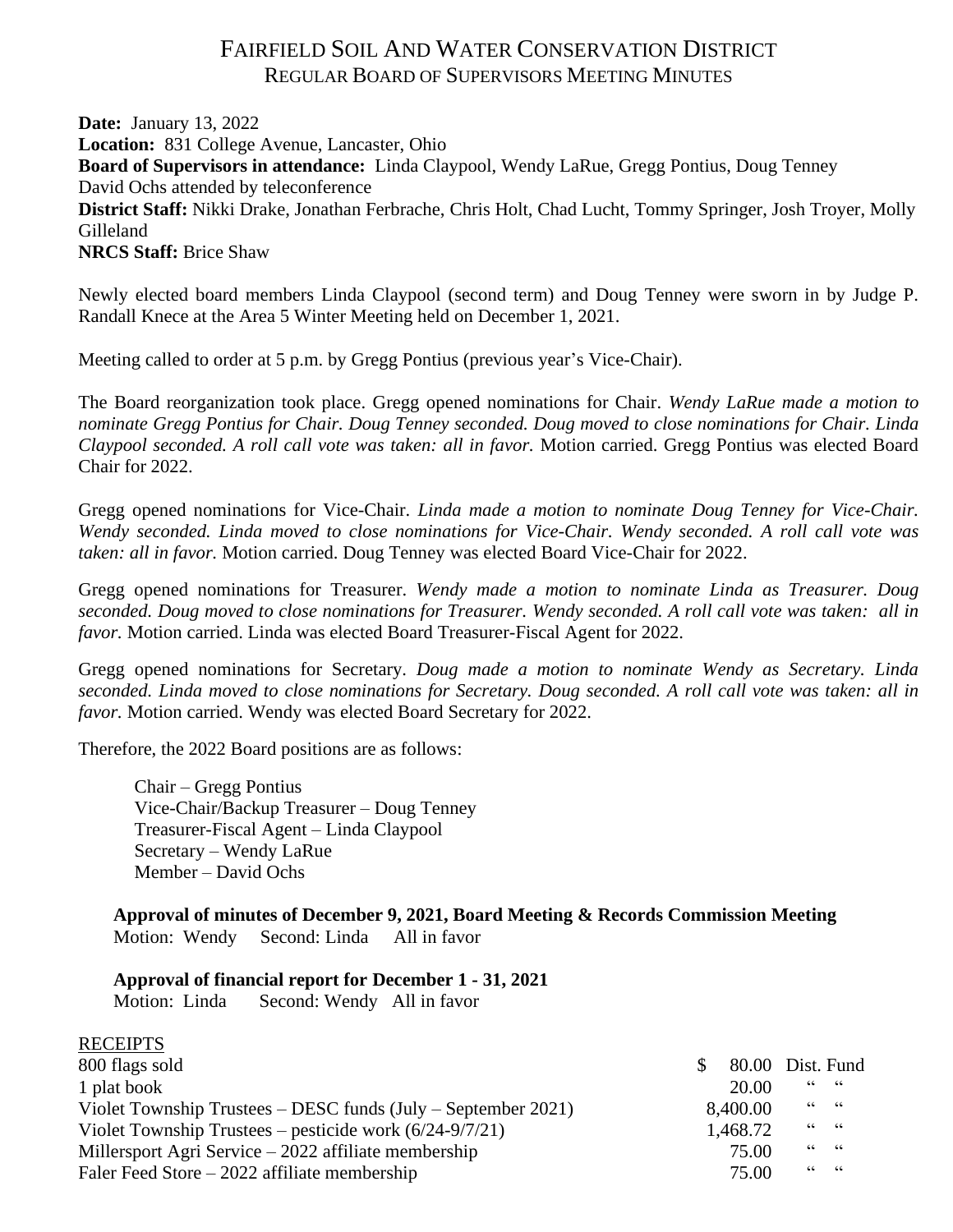| Bickle Insurance Services $-2022$ affiliate membership                                             |         | 75.00         | $\mbox{\bf G}$           | $\zeta \zeta$            |
|----------------------------------------------------------------------------------------------------|---------|---------------|--------------------------|--------------------------|
| Star Ohio – interest (November)                                                                    |         | 24.45         | $\textsf{G}\,\textsf{G}$ | $\zeta\,\zeta$           |
| Law Offices of Carrie Lott - 2022 affiliate membership                                             |         | 75.00         | 66                       | $\zeta\,\zeta$           |
| Seals Construction $-2022$ affiliate membership                                                    |         | 75.00         | 66                       | $\mathsf{G}\,\mathsf{G}$ |
| ODA – Technician Development Program (TDP) program refund                                          |         | 60.00         | $\zeta$ $\zeta$          | $\textsf{G}\,\textsf{G}$ |
| $C&C$ Farms & Excavating $-2022$ affiliate membership                                              |         | 75.00         | 66                       | $\zeta$ $\zeta$          |
| OFSWCD – TSP funds (\$8,975.25 CRP;\$330 EQIP)                                                     |         | 9,305.25      | 66                       | $\zeta\,\zeta$           |
| OFSWCD - TSP funds (\$4,456.50 CRP;\$4,840.50 EQIP)                                                |         | 9,297.00      | $\zeta\,\zeta$           | 66                       |
| <b>Total Receipts District Fund</b>                                                                |         | \$29,105.42   |                          |                          |
|                                                                                                    |         |               |                          |                          |
| <b>BILLS</b>                                                                                       |         |               |                          |                          |
| Verizon Wireless – Ck#5501 – mthly bill (\$98.29 TSP $&$ \$243.37 urban funds)                     |         | \$341.66      |                          | Dist. Fund               |
| David Hague – $Ck#5502$ – EPRI grant funds (payment 3 of 4)                                        |         | 3,250.00      | 66                       | $\mbox{\bf G}$           |
| Pickerington Area Chamber of Commerce – Ck#5503 – 2022 membership                                  |         | 175.00        | 66                       | $\mathsf{G}\,\mathsf{G}$ |
| Lancaster-Fairfield Co. Chamber of Commerce - Ck#5504 - 2022 membership                            |         | 300.00        | $\zeta$ $\zeta$          | $\textsf{G}\,\textsf{G}$ |
| Chase Bank – auto – 1 box of checks                                                                |         | 20.00         | $\textsf{G}\,\textsf{G}$ | $\textsf{G}\,\textsf{G}$ |
| Fairfield Federal Savings & Loan - Ck#5505 - safe deposit box for 1 year                           |         | 30.00         | 66                       | $\textsf{G}\,\textsf{G}$ |
| Vinton Co. National Bank $-Ck#5506 - Visa bill$ (antifreeze to winterize pesticide<br>equipment)   |         | 10.76         | 66                       | 66                       |
| $USPS - Ck#5507 - postage$ to mail December newsletter                                             |         | 296.84        | $\zeta$ $\zeta$          | 66                       |
| <b>Total Expenses District Fund \$4,424.26</b>                                                     |         |               |                          |                          |
| Salaries (12/3, 12/17 & 12/30)                                                                     |         | L-1 39,271.24 |                          | Spec.Fund                |
| Vacation Payouts (C. Lucht & N. Drake - 80 hrs. each)                                              |         | 5,378.40      |                          | $\zeta$ $\zeta$          |
| <b>Health Insurance</b>                                                                            | $L-13$  | 9,475.44      | 66                       | $\mbox{\bf G}$           |
| Life Insurance                                                                                     | $L-13$  | 21.90         | $\zeta$ $\zeta$          | $\mbox{\bf G}$           |
| Medicare                                                                                           | $L-12a$ | 647.44        | $\textsf{G}\,\textsf{G}$ | $\mbox{\bf G}$           |
| <b>PERS</b>                                                                                        | $L-11$  | 5,497.97      | $\zeta$ $\zeta$          | $\zeta$ $\zeta$          |
| Total Salaries & Benefits \$60,292.39                                                              |         |               |                          |                          |
| Keytel Systems – PO#7293 – Contract for IT services (Oct.-Dec. 2021)                               | $L-5$   | 2,182.50      |                          | Spec. Fund               |
| Charter Communications - PO#7331 - business class service (12/5/21-1/4/22)L-5                      |         | 107.98        | 66                       | 66                       |
| WEX Bank – PO#7350 – monthly fuel bill $(11/7-12/7/21)$                                            | $L-2$   | 370.36        | 66                       | $\textsf{G}\,\textsf{G}$ |
| Keytel Systems $-$ PO#7358 $-$ replace & update computer server/equipment                          | $L-3$   | 7,109.36      | $\zeta$ $\zeta$          | $\textsf{G}\,\textsf{G}$ |
| North End Press - PO#7413 - December 2021 newsletter print & mail                                  | $L-10$  | 1,453.45      | 66                       | $\zeta\,\zeta$           |
| Square Grove $LLC - added$ to PO#7026 (Uplift Desk)                                                | $L-3$   | .01           | 66                       | $\mathsf{G}\,\mathsf{G}$ |
| Como Inc. - PO#7453 - copier maintenance 12/3/21-3/2/22 & excess<br>color charges 9/3-12/2/21      | $L-4$   | 285.46        | $\epsilon$               | $\,$ 6 6 $\,$            |
| Office Mart $-$ PO#7454 $-$ misc. office supplies                                                  | $L-2$   | 79.79         | $\textsf{G}\,\textsf{G}$ | $\zeta\,\zeta$           |
| USPS – PO#7478 – postage stamps $(200 - $.58; 40 - $1; 140 - $.40)$                                | $L-2$   | 212.00        | 66                       | $\textsf{G}\,\textsf{G}$ |
| Vinton Co. National Bank $-$ PO#7474 $-$ visa bill (7 staff/board regs. to                         | $L-9$   | 147.00        | 66                       | $\zeta$ $\zeta$          |
| Area 5 Winter Mtg.; T. Springer to 1/21/22 Wildlife Mgmt. Conference)                              |         |               |                          |                          |
| Vinton Co. National Bank – PO#7475 – visa bill (4 TV's $\&$ cables to use<br>as computer monitors) | $L-3$   | 760.90        | $\textsf{G}\,\textsf{G}$ | $\zeta\,\zeta$           |
| BW Tire Pickerington LTD - PO#7476 - oil change & air filter for Element L-4                       |         | 46.13         | $\textsf{G}\,\textsf{G}$ | $\textsf{G}\,\textsf{G}$ |
| <b>Total Expenses Special Fund (Purchase Orders) \$12,754.94</b>                                   |         |               |                          |                          |
|                                                                                                    |         |               |                          |                          |

**NOTE:** The following account to account transfers were made: \$1,800 from L-12 Workers Comp to L-3 Equipment \$400 from L-12 Workers Comp to L-2 Supplies

BLANKET PURCHASE ORDERS

None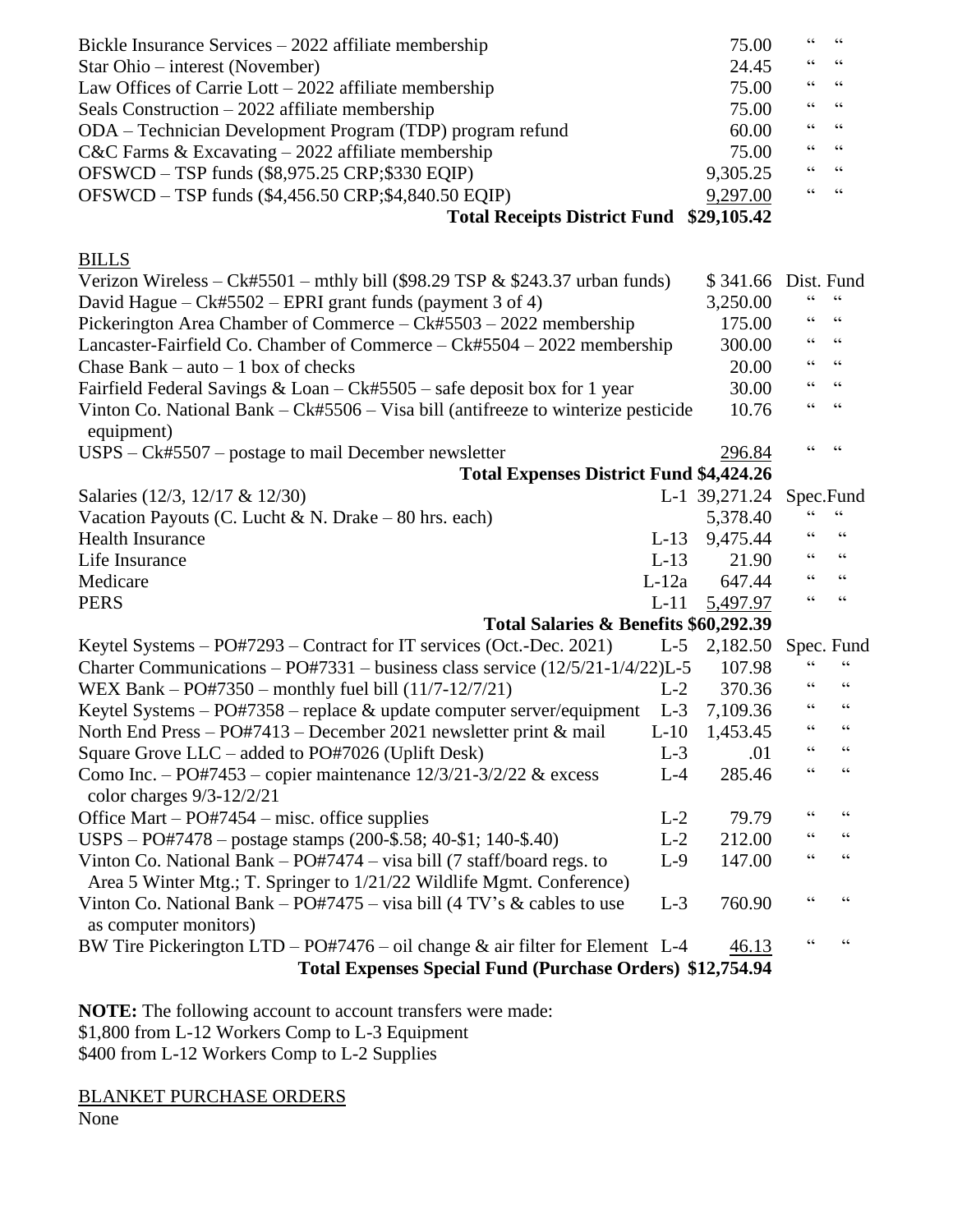### DISTRICT FUND BALANCES AS OF 12/31/21

\$531,157.37 Total balance in District Account

\$363,511.89 **-** Balance in Star Ohio

\$167,645.48 - Balance in District Checking Account

\$315,032.39 Amount to be used only for the following programs/grants/etc.:

\$144,500.44 - Sediment & Erosion Control Inspection Fees – RPC projects

(Any unused amount is returned) **Restricted Funds**

\$26.81 – Land Lab Funds (Quail Unlimited donation) **Assigned Funds**

\$2,255.84 – Clear Creek Funds **Restricted Funds**

\$3,250.00 – EPRI Grant Funds – Hague **Restricted Funds**

\$5,400.00 – Farmland Preservation Stewardship Fund – **Committed Funds**

\$73,982.22 - Current Staff Liabilities (comp & vacation leave) **Assigned Funds**

\$85,617.08 - Contingent Staff Liabilities (Unemployment–25% of prior year's salaries) **Assigned Funds**

\$216,124.98 Total undedicated funds

CHANGE FUND CASH - \$50

PETTY CASH Beginning Balance \$35.00 Ending Balance \$35.00

**RECEIPTS** None

BILLS None

### SPECIAL FUND BALANCES AS OF 12/31/21: Balance in Budgeted Appropriation Account - \$4,980.25 Balance in Special Account – \$356,862.46 (Actual Cash)

## 2021/2022 STATE MATCH

Received to date - \$140,108.00

Amount allocated - \$280,215.00 Outstanding balance (to be received in 2021/2022) - \$140,107.00

## **Special Fund Account Balances**

- L-1 Salaries \$717.73 L-10 Advertising \$183.65 L-2 Supplies \$240.53 L-11 PERS \$740.52 L-3 Equipment \$607.13 L-12 Worker's Comp. \$529.87 L-4 Repair & Maintenance \$212.25 L-12a Unemployment \$10.00 L-5 Contract Services \$754.50 L-12a Medicare \$328.89 L-6 Rentals/Lease \$0 L-13 Health Insurance \$209.48 L-7 Specialized Services \$34.00 L-13 Life Insurance \$18.15 L-8 Scholarship \$0 Vacation Payout \$.55
- L-9 Travel Reimbursement \$393.00 Overtime, OT \$0
-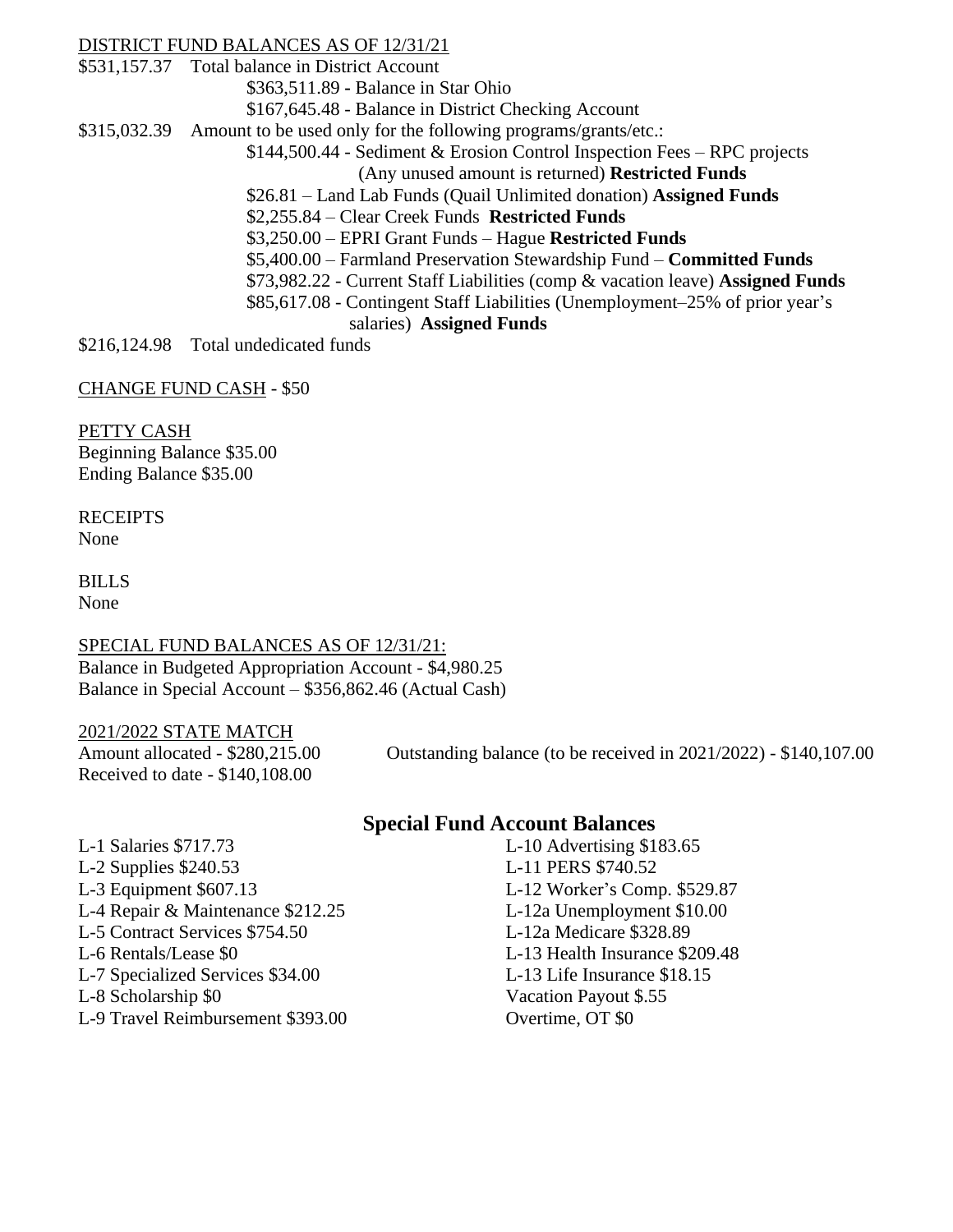# **Vacation, Sick & Comp Leave Balances (as of 12/31/21)**

|                       | Sick Leave | Vacation Leave | Comp Leave | Personal Leave | Personal Wellness |
|-----------------------|------------|----------------|------------|----------------|-------------------|
| Nikki Drake           | 1484.9     | 541.6442       | .41        |                |                   |
| Jonathan Ferbrache    | 455.90     | 335.848        | .01        |                |                   |
| Christina Holt        | 1056.33    | 572.784        | .02        |                |                   |
| Chad Lucht            | 2645.71    | 534.706        | .17        |                | 48                |
| <b>Tommy Springer</b> | 1185.54    | 408.790        | .16        |                |                   |
| <b>Josh Troyer</b>    | 299.42     | 24.832         | 18.750     |                |                   |

# "Dedicated Conservation Fund"

Vinton County National Bank

RECEIPTS

Vinton Co. National Bank – checking account interest (November)  $\qquad$  \$ 17.46

#### BILLS

None

### DEDICATED CONSERVATION FUND BALANCE AS OF 12/31/21:

\$248,917.64 Total Cash Balance \$3,389.79 - Interest Earned \$14,917.37 – GPS/GIS Service Funds from Fairfield County Utilities (Water Valve) **Assigned Funds** \$23,646.11 – Pesticide Application **Assigned Funds (changed from Committed – per Audit)** \$82,758.70 – Engineering Program Funds **Committed Funds** \$124,205.67 - Urban Program Funds **Committed Funds**

There were no public comments.

The nominating committee for 2022 was discussed. Gregg appointed David Ochs as Chair of the nominating committee. David will need to select two individuals to join him on the committee.

Brice gave the NRCS Report. NRCS office staff was reduced to 25% for in office work (field visits normal). Denise Shafer is the Acting Area 5 Conservationist as Deba Mohler has retired. New EQIP sign-up deadline of January 14. Currently have 30 EQIP applications and counting. They have been working on remaining CSP payments from 2021. CRP status reviews for 2023 expiring contracts have begun.

The Ohio Ethics Law was reviewed along with list of all MOUs. The Ohio Ethics Law is usually part of new supervisor training and is kept as part of the SWCD employment policy.

The Operational Policy Book was discussed and reviewed.

**Approval of Operational Policy Book**

Motion: Doug Second: Linda All in favor

There were changes needed to the Employment Policy for 2022.

- Page 1, 6 date 2022
- Page 30 organization structure to reflect Chad as Molly's supervisor
- Page 34 Molly's start/end times
- Page 49-51, 57 add Urban Specialist supervisor verbiage in yellow
- Page 86 update list of standard holidays